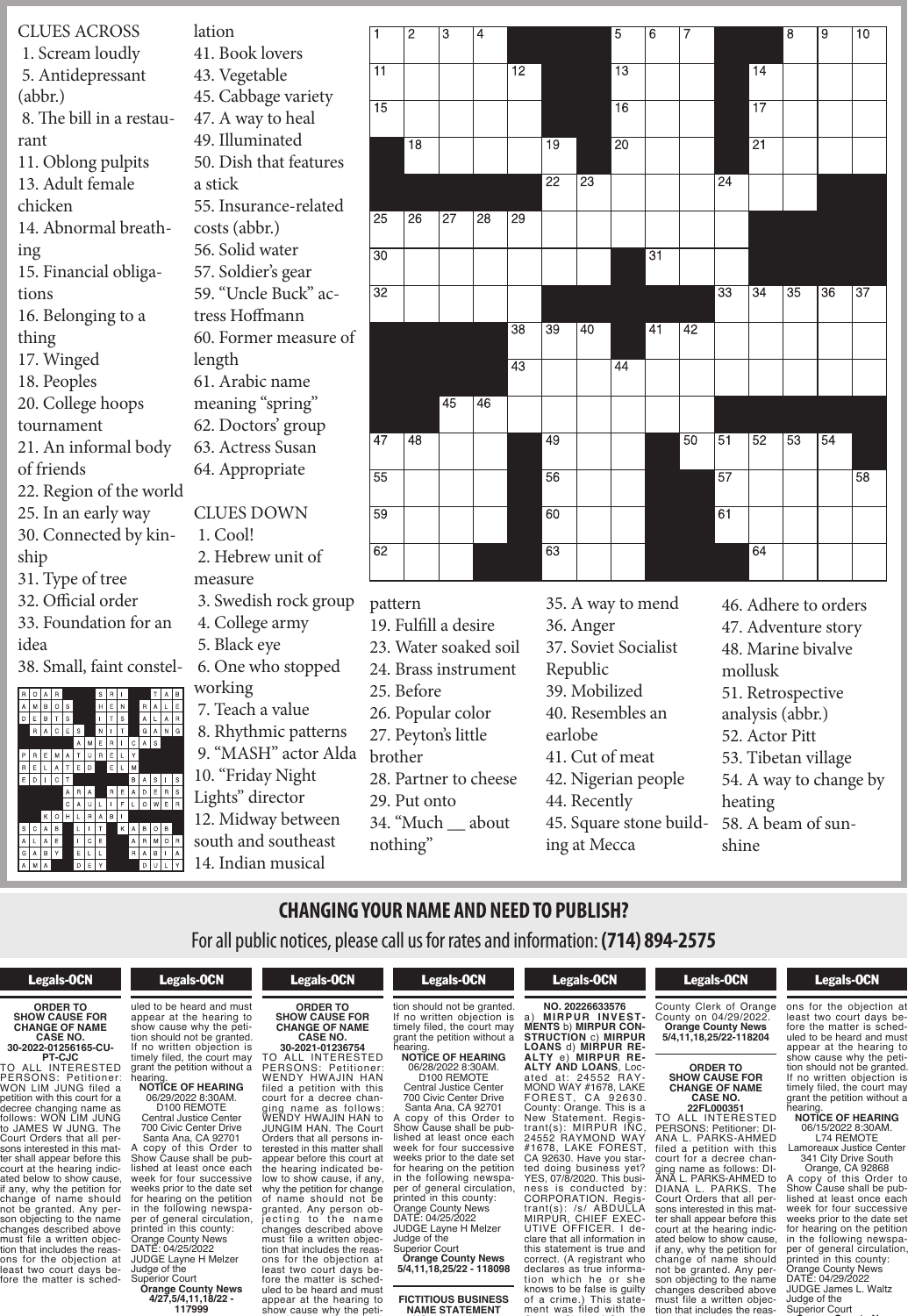#### Legals-OCN Judge of the

## **Orange County News 5/4,11,18,25/22 - 118206**

## **FICTITIOUS BUSINESS NAME STATEMENT**

**NO. 20226632695 POWER CONTROL SYS-TEMS SPECIALIST**, Located at: 25166 SOUTH-PORT, LAGUNA HILLS, CA 92653. County: Orange. This is a New Statement. Registrant(s): WIL-LIAM R FUNGI, 25166 SOUTHPORT, LAGUNA HILLS, CA 92653. Have you started doing business yet? NO. This business is conducted by: IN-DIVIDUAL. Registrant(s): /s/ WILLIAM FUNGI. I declare that all information in this statement is true and correct. (A registrant who declares`as true information which he or she knows to be false is guilty of a crime.) This statement was filed with the County Clerk of Orange County on 04/19/2022. **Orange County News 4/27,5/4,11,18/22-117764**

### **FICTITIOUS BUSINESS NAME STATEMENT**

**NO. 20226633758 COAST CALIBER**, Located at: 13345 MITCHELL AVE, GARDEN GROVE, CA 92843. County: Orange. This is a New Statement. Registrant(s): C H R I S T O P H E R B A R R E D A , 1 3 3 4 5 M I T C H E L L A V E , GARDEN GROVE, CA 92843. Have you started doing business yet? NO. This business is conducted by: INDIVIDUAL. Registrant(s): /s/ CHRIS-TOPHER BARREDA. I declare that all information in this statement is true and correct. (A registrant who declares as true information which he or she knows to be false is guilty of a crime.) This statement was filed with the County Clerk of Orange County on 05/03/2022. **Orange County News 5/11,18,25,6/1/22-118349**

#### **ORDER TO SHOW CAUSE FOR CHANGE OF NAME CASE NO. 30-2022-01257552**

TO ALL INTERESTED PERSONS: Petitioner: ALMA LILIA LARES filed a petition with this court for a decree changing name as follows: ALMA LILIA LARES to ALMA LILIA ROMERO. The Court Orders that all persons interested in this matter shall appear before this court at the hearing indicated below to show cause, if any, why the petition for change of name should not be granted. Any person objecting to the name changes described above must file a written objection that includes the reasons for the objection at least two court days before the matter is scheduled to be heard and must appear at the hearing to show cause why the petition should not be granted. If no written objection is timely filed, the court may grant the petition without a hearing. **NOTICE OF HEARING** 

## 07/06/2022 8:30AM. D100 REMOTE

Central Justice Center 700 Civic Center Drive Santa Ana, CA 92701 A copy of this Order to Show Cause shall be published at least once each week for four successive weeks prior to the date set for hearing on the petition in the following newspaper of general circulation, printed in this county: Orange County News DATE: 05/03/2022 JUDGE Layne H Melzer Judge of the

Superior Court **Orange County News 5/11,18,25,6/1/22 -118387**

# Legals-OCN

#### **FICTITIOUS BUSINESS NAME STATEMENT NO. 20226633867 GOOD NEIGHBOR EN-**

GARDEN GROVE, CA 92841. County: Orange. This is a New Statement. Registrant(s): INSTANT SOURCE INC, 12672 H O O V E R S T R E E T , GARDEN GROVE, CA 92841. Have you started doing business yet? YES, 09/01/2021. This business is conducted by: COR-PORATION. Registrant(s): /s/ KIM HONG, CHIEF EX-ECUTIVE OFFICER. I declare that all information in this statement is true and correct. (A registrant who declares as true information which he or she knows to be false is guilty of a crime.) This statement was filed with the County Clerk of Orange County on 05/03/2022. **Orange County News 5/11,18,25,6/1/22-118331**

**FICTITIOUS BUSINESS NAME STATEMENT NO. 20226633406 SOUTHERN CALIFOR-NIA SOCIETY FOR ER-ICKSONIAN PSYCHO-THERAPY AND HYP-NOSIS**, Located at: 1440 E. CHAPMAN AVENUE, ORANGE, CA 92866- 2221. County: Orange. This is a New Statement. Registrant(s): RICHARD LANDIS, 1440 E. CHAP-MAN AVENUE, ORANGE, CA 92866-2221. Have you started doing business yet? YES, 01/01/2022. This business is conducted by: INDIVIDUAL. Registrant(s): /s/ RICHARD LANDIS. I declare that all information in this statement is true and correct. (A registrant who declares as true information which he or she knows to be false is guilty of a crime.) This statement was filed with the County Clerk of Orange County on

**ERGY**, Located at: 12672 H O O V E R S T R E E T ,

**NO. 20226634568 CM MEDIA**, Located at: 11842 AMETHYST STREET, GARDEN GROVE, CA 92845-1203. County: Orange. This is a New Statement. Registrant(s): CARISSA MARIE M A Y W A L D , 1 1 8 4 2 AMETHYST STREET, GARDEN GROVE, CA 92845-1203. Have you started doing business yet? NO. This business is conducted by: INDIVIDU-AL. Registrant(s): /s/ CARISSA MARIE MAY-WALD. I declare that all information in this statement is true and correct. (A registrant who declares as true information which he or she knows to be false is guilty of a crime.) This statement was filed with the County Clerk of Orange County on

# 0 5 / 1 1 / 2 0 2 2 .

## **TO ADMINISTER ESTATE OF:**

**aka KEVIN M. OKHOLM CASE NO. 30-3022- 01258935-PR-LA-CJC** To all heirs, beneficiaries, creditors, contingent creditors, and persons who may otherwise be interested in the will or estate, or both, of KEVIN MARK OKHOLM, aka KEVIN M. OKHOLM. A PETITION FOR PRO-BATE has been filed by DENNIS OKHOLM in the Superior Court of California, County of Orange. THE PETITION FOR PROBATE request that

**in Dept. C8 located at**

0 4 / 2 7 / 2 0 2 2 . **Orange County News 5/11,18,25,6/1/22-118418**

#### **ORDER TO SHOW CAUSE FOR CHANGE OF NAME CASE NO. 30-2022-01258471**

TO ALL INTERESTED PERSONS: Petitioner: DONG JEEN LEE filed a petition with this court for a decree changing name as follows: DONG JEEN LEE to JERRY JEEN LEE. The Court Orders that all persons interested in this matter shall appear before this court at the hearing indicated below to show cause, if any, why the petition for change of name should not be granted. Any person objecting to the name changes described above must file a written objec-<br>tion that includes the reasons for the objection at least two court days before the matter is scheduled to be heard and must appear at the hearing to show cause why the petition should not be granted. If no written objection is timely filed, the court may grant the petition without a hearing.

#### **NOTICE OF HEARING** 07/07/2022 8:30AM. D100 REMOTE

Central Justice Center 700 Civic Center Drive Santa Ana, CA 92701

A copy of this Order to Show Cause shall be published at least once each week for four successive weeks prior to the date set for hearing on the petition in the following newspaper of general circulation, printed in this county: Orange County News DATE: 05/09/2022 JUDGE Layne H Melzer Judge of the Superior Court

## Judge of the **Orange County News 5/11,18,25,6/1/22 -118420**

**Legals-OCN** 

**FICTITIOUS BUSINESS NAME STATEMENT**

**Orange County News 5/18,25,6/1,8/22-118530**

# **NOTICE OF PETITION**

**KEVIN MARK OKHOLM,**

DENNIS OKHOLM be appointed as personal representative to administer the estate of the decedent. A HEARING on the petition will be held on **JULY 28, 2022 at 2:00 PM**

**700 Civic Center Drive West, Santa Ana, CA 92701**.

The court is providing the convenience to appear for hearing by video using the court's designated video platform. This is a no cost service to the public. Go to the Court's website at The Superior Court of California - County of Orange (occourts.org) to appear remotely for Probate hearings and for remote hearing instructions. If you have difficulty connecting or are unable to connect to your remote hearing, call 657-622-8278 for assistance. If you prefer to appear in-person, you can

appear in the department on the day/time set for your hearing. IF YOU OBJECT to the granting of the petition,<br>you should appear at the you should appear at the<br>hearing and state your objections or file written objections with the court before the hearing. Your appearance may be in person or by your attorney. IF YOU ARE A CREDIT-OR or a contingent creditor of the decedent, you must file your claim with the court and mail a copy to the personal represent-

ative appointed by the court the later of either (1) four months from the date of first issuance of letters to a general personal representative, as defined in section 58(b) of the California Probate Code, or (2) 60 days from the date of mailing or personal delivery to you of a notice under section 9052 of the California Probate Code. Other California statues and legal authority may affect your rights as a creditor. You may want to consult with an attorney knowledgeable in California law.

YOU MAY EXAMINE the

**Example 20 Legals-OCN** ledgen van California land You may be a strip of the state of the state of the state of the state of the state of the state of the state of the state of the state of the state of the state of the state of the state of the state of the state of the s

#### tion will be held on **JULY 27, 2022 at 10:30 AM in Dept. C8 located 700 Civic Center Drive** The court is providing the convenience to appear for hearing by video using the court's designated video platform. This is a no cost file kept by the court. If you are a person interested in the estate, you may file with the court a Request for Special Notice (form DE-154) of the filing of an inventory and appraisal of estate assets or of any petition or ac count a s provided in Probate Code section 1250. A Request

**Legals-OCN** where  $\alpha$  is the court should not court should not court should not could not  $\overline{\phantom{a}}$   $\overline{\phantom{a}}$   $\overline{\phantom{a}}$   $\overline{\phantom{a}}$ 

**at**

**West, Santa Ana, CA 92701**.

service to the public. Go to the Court's website at The Superior Court of California - County of Orange (occourts.org) to appear remotely for Probate hearings and for remote hearing instructions. If you have difficulty connecting or are unable to connect to your remote hearing, call 657-622-8278 for assistance. If you prefer to appear in-person, you can appear in the department on the day/time set for

your hearing.

IF YOU OBJECT to the granting of the petition, you should appear at the hearing and state your objections or file written objections with the court before the hearing. Your appearance may be in person or by your attorney. IF YOU ARE A CREDIT-OR or a contingent creditor of the decedent, you must file your claim with the court and mail a copy to the personal representative appointed by the court the later of either (1)

of first issuance of letters to a general personal rep-

section 58(b) of the California Probate Code, or (2) 60 days from the date of mailing or personal delivery to you of a notice under section 9052 of the California Probate Code.

and legal authority may affect your rights as a creditor. You may want to consult with an attorney knowledgeable in California law. YOU MAY EXAMINE the file kept by the court. If you are a person interested in the estate, you may file

provided in Probate Code section 1250. A Request for Special Notice form is

Attorney for petitioner: ARIANA A. BURRIS, ESQ. & SARAH E. BREW-

clerk. Attorney for petitioner: MICHELLE C. BARTOLIC, ESQ

for Special Notice form is available from the court

GOSTANIAN LAW G R O U P , P C 1201 DOVE ST., STE 475, NEWPORT BEACH, CA 92660

(949) 250-7800 **Orange County News 5 / 1 8 , 5 / 2 0 , 5 / 2 5 / 2 0 2 2 - 1 1 8 5 3 8**

#### **NOTICE OF PETITION TO ADMINISTER ESTATE OF: JOSEPHINE MORENO CASE NO. 30-3022-**

**01259033-PR-LA-CJC** To all heirs, beneficiaries,

creditors, contingent creditors, and persons who may otherwise be interested in the will or estate, or both, of JOSEPHINE MORENO. A PETITION FOR PRO-BATE has been filed by

four months from the date resentative, as defined in Other California statues available from the court DESIREE MENDOZA in the Superior Court of California, County of Orange. THE PETITION FOR PROBATE request that DESIREE MENDOZA be appointed as personal representative to administer the estate of the decedent. THE PETITION requests authority to administer the estate under the Independent Administration of Estates Act. (This authority will allow the personal representative to take many actions without obtaining court approval. Before taking certain very important actions, however, the personal representative will be required to give notice to interested persons unless they have waived notice or consented to the proposed action.) The independent administration authority will be granted unless an interested person files an objection to the petition and shows good cause why the court should not grant the authority. A HEARING on the petition will be held on

BURRIS LAW APC **ALIC HEARING** DEN GROVE **JULY 27, 2022 at 10:30 NOTICE OF B at**

clerk.

**NOTICE OF PUBLIC HEARING<br>CITY OF GARDEN GTOR INTRODUCTION AND FIRST READING OF AN<br>ORDINANCE ADOPTING THE GARDEN GROVE PO-<br>LICE DEPARTMENT MILITARY EQUIPMENT POLICY** On Tuesday, May 24, 2022, at 6:30 p.m., or as soon<br>thereafter as the matter may be heard, at the Com-<br>munity Meeting Center, 11300 Stanford Avenue,<br>Garden Grove, CA 92840, the City of Garden Grove<br>("City") will hold a Publ **FIRST READING OF .**<br>HE GARDEN GROVE I **5 / 1 8 , 5 / 2 0 , 5 / 2 5 / 2 0 2 2 - 0n Tuesday, May 24, 2022, at 6:30 700 COR INTRODUCTION RDINANCE ADOPTIN PARTM** thereafter as the matter i munity Meeting Center, Garden Grove, CA 92840 ("City") will hold a Public and introduction of an ord Grove Police Department M

pursuant to Government Code 7071.<br>A copy of the proposed Ordinance is available for pub-<br>lic inspection at the City Clerk's Office, Garden Grove<br>City Hall, 11222 Acacia Parkway, Garden Grove, CA<br>92840, (714) 741-5040 durin hours of 7:30 a.m. to 4:30 p.m. on the open Friday. All interested parties are invited to attend the City Council public hearing, or write a letter, to express their opin-<br>ions for, against or neutral to this item. In lieu of attend-<br>ing the public meeting, you may email your comments to<br>the City Clerk at cityclerk@ggcity.org by 3 pursuant to Government C<br>A copy of the proposed Or<br>lic inspection at the City C City Hall, 11222 Acacia F 92840, (714) 741-5040 du Mohday through Thursday<br>The office is closed every<br>hours of 7:30 a.m. to 4:30 All interested parties are in:<br>eil public bearing, er write r Gil public riearing, or write a ions for, against or neutral pear in the public meeting, you<br>Ino-City Clork at cityplark the Oity Olern at CityClern<br>the day of the meeting: nl the day of the meeting, pro<br>Comments may also be m Ourmients ma<br>Hall 11999 Ac I Iall, TTEEE ACACIA I AIRWE and must be received no ra or the meeting. These wi<br>Council prior to the meet

be limited to raising only those issues you or someone<br>else raised at the Public Hearing described in this no-<br>tice, or in a written correspondence delivered to the City<br>Clerk at, or prior to, the Public Hearing. Furthermo a disability, to address the City, should contact the City Clerk's Office 72 hours prior to the meeting to arrange for accommodations (714) 741-5040.<br>/s/ TERESA POMEROY, CMC<br>City Clerk obdition prior to the mode<br>If you challenge the item li n you onaliongo the filem in so immod to raiding only to<br>else raised at the Public F size these at the reason. noo, or max milion concept<br>Clerk at or prior to the F stormally or prior to missing.<br>Vour must exhaust any adj commencing a court chall In compliance with the Am any person requiring auxili a disability, to address the Clerk's Office 72 hours pri for accommodations (714) /s/ TERESA POMEROY, C City Clerk of either  $\sim$ 

**Orange County News 5/18/2022-118545** four months from the date of first issues that the first issues of letters in the letters of letters is used to be a state of letters of

#### **Example 1** Legals-OCN  $\overline{\phantom{a}}$   $\overline{\phantom{a}}$   $\overline{\phantom{a}}$   $\overline{\phantom{a}}$

#### SAUGH, ESQ BURRIS LAW APC 488 S. GLASSELL ST., ORANGE, CA 92866 (714) 941-8122 **Orange County News 5 / 1 8 , 5 / 2 0 , 5 / 2 5 / 2 0 2 2 - 1 1 8 5 3 9**

 $\overline{\phantom{a}}$ 

#### **NOTICE OF PETITION TO ADMINISTER ESTATE OF: JOSE LUIS MORENO**

**CASE NO. 30-3022- 01259073-PR-LA-CJC** To all heirs, beneficiaries, creditors, contingent creditors, and persons who may otherwise be interested in the will or estate,

or both, of JOSE LUIS MORENO. A PETITION FOR PRO-BATE has been filed by DESIREE MENDOZA in the Superior Court of California, County of Orange. THE PETITION FOR PROBATE request that DESIREE MENDOZA be appointed as personal representative to administer the estate of the decedent. THE PETITION requests authority to administer the estate under the Independent Administration of Estates Act. (This authority will allow the personal representative to take many actions without obtaining court approval. Before taking certain very important actions, however, the personal representative will be required to give notice to interested persons unless they have waived notice or consented to the proposed action.) The independent administration authority will be granted unless an interested person files an objection to the petition and shows good cause why the court should not grant the authority.

## A HEARING on the petition will be held on **JULY 27, 2022 at 10:30 AM in Dept. C8 located**

#### **at 700 Civic Center Drive West, Santa Ana, CA**

**92701**. The court is providing the convenience to appear for hearing by video using the court's designated video platform. This is a no cost with the court a Request for Special Notice (form DE-154) of the filing of an inventory and appraisal of estate assets or of any petition or ac count as

> **Orange County News** Superior Court of Califor-

AN ORDINANCE OF THE CITY COUNCIL OF THE CITY OF GARDEN GROVE, CALIFORNIA, ADDING<br>CHAPTERS 8.92 AND 8.94 TO TITLE 8 OF THE GARDEN GROVE MUNICIPAL CODE ESTABLISHING REGULATIONS PROHIBITING THE UNLAWFUL POS-SESSION OF CATALYTIC CONVERTERS IN THE CITY, AND REPAIRS AND SALES OF BICYCLES AND BICYCLE PARTS ON PUBLIC PROPERTY **5 / 1 8 , 5 / 2 0 , 5 / 2 5 / 2 0 2 2 - 1 1 8 5 4 0** AN ORDINANCE OF TH CITY OF GARDEN GROT **GARDEN GROVE MUNIC** REGULATIONS PROHIBIT SESSION OF CATALYT CITY, AND REPAIRS AND

#### *City Attorney Summary and City Attorn*

This ordinance adds Chapter 8.92 and 8.94 to Title 8<br>of the Garden Grove Municipal Code to prohibit the<br>unlawful possession of catalytic converters in the<br>city, and repairs and sales of bicycles and bicycle parts on public property. The regulations prohibit<br>the possession of any catalytic converter that is not<br>attached to a vehicle unless the possessor has valid documentation or other proof to establish that<br>they are in lawful possession of the catalytic con-<br>verter. The regulations further prohibit the as-<br>sembly, disassembly, sale, offer to sale, distribute,<br>offer to distribu pear in-person, you can This ordinance adds Cha of the Garden Grove Mui unlawful poss city, and repairs and sal parts on public property the possession of any ca attached to a vehicle uni id documentation or oti<br>they are in lawful posse<br>verter. The regulations sembly, disassembly, sa orrer to alstribute, store DICYCLES, DICYCLE ITAME Drakes cable cut, two or parts or tive or more bi sidewaik, alley, or publi

The foregoing Ordinance was passed by the City Coun-<br>cil of the City of Garden Grove on the \_\_\_ day of<br>\_\_\_\_\_\_.  $The *f*o<sub>co</sub>co<sub>in</sub> a *O*rdin<sub>on</sub>  $\omega$$ the luteguing Urumance will of the City of Garden at of the only of darder

MAYOR water:<br>ATTEST:

## **CITY CLERK**  $\sum_{i=1}^{n}$  or  $\sum_{i=1}^{n}$

#### STATE OF CALIFORNIA ) COUNTY OF ORANGE ) SS: CITY OF GARDEN GROVE) STATE OF CALIFORNIA) COUNTY OF ORANGE ) S der section 9052 of the

 $\overline{\phantom{a}}$  the later of either (1) and (1) and (1) and (1) and (1) and (1) and (1) and (1) and (1) and (1) and (1) and (1) and (1) and (1) and (1) and (1) and (1) and (1) and (1) and (1) and (1) and (1) and (1) and (1) a

 $\overline{\phantom{a}}$ 

I, TERESA POMEROY, City Clerk of the City of Garden Grove, do hereby certify that the foregoing Ordinance was introduced for first reading and passed to second reading on May 10, 2022, with a vote as follows: Grove, do hereby certify t was introduced for first rea reading on May 10, 2022,

AYES: COUNCIL MEMBERS: (6) BRIETIGAM, NGUYor. You may want to con-

EN D., BUI, KLOPFENSTEIN, NGUYEN K., JONES NOES: COUNCIL MEMBERS: (0) NONE ABSENT: COUNCIL MEMBERS: (1) O'NEILL **Orange County News 5/18/2022-118605** the estate, you mayfile EN D., BUI, KLOPFENSTEIN, NGUYEI NOES: COUNCIL MEMBEI ABSENT: COUNCIL MEME

**Example 1** Legals-OCN convenience to appear for the convenience to appear for the convenience of the convenience of the convenience of the convenience of the convenience of the convenience of the convenience of the convenience of the convenienc

service to the public. Go to the Court's website at The Superior Court of California - County of Orange (occourts.org) to appear remotely for Probate hearings and for remote hearing instructions. If you have difficulty connecting or are unable to connect to your remote hearing, call 657-622-8278 for assistance. If you prefer to appear in-person, you can appear in the department on the day/time set for

your hearing. IF YOU OBJECT to the granting of the petition, you should appear at the hearing and state your objections or file written objections with the court be-<br>fore the hearing. Your apfore the hearing. Your appearance may be in person or by your attorney. IF YOU ARE A CREDIT-OR or a contingent creditor of the decedent, you must file your claim with the court and mail a copy to the personal representative appointed by the court the later of either (1) four months from the date of first issuance of letters to a general personal representative, as defined in section 58(b) of the California Probate Code, or (2) 60 days from the date of mailing or personal delivery to you of a notice under section 9052 of the California Probate Code. Other California statues and legal authority may af-

fect your rights as a creditor. You may want to consult with an attorney knowledgeable in California law. YOU MAY EXAMINE the file kept by the court. If you are a person interested in the estate, you may file with the court a Request for Special Notice (form DE-154) of the filing of an

ORDINANCE NO. 2934 ORANGE, CA 92866 service to the public. Go to

inventory and appraisal of estate assets or of any petition or ac count a s provided in Probate Code section 1250. A Request for Special Notice form is available from the court<br>clerk. clerk.

Attorney for petitioner: ARIANA A. BURRIS, ESQ. & SARAH E. BREW-

SAUGH, ESQ BURRIS LAW APC 488 S. GLASSELL ST.,

 $\overline{\phantom{a}}$   $\overline{\phantom{a}}$  designations of  $\overline{\phantom{a}}$ platform. This is a non-terminal cost of the cost of the cost of the cost of the cost of the cost of the cost o<br>This is a non-terminal cost of the cost of the cost of the cost of the cost of the cost of the cost of the cos